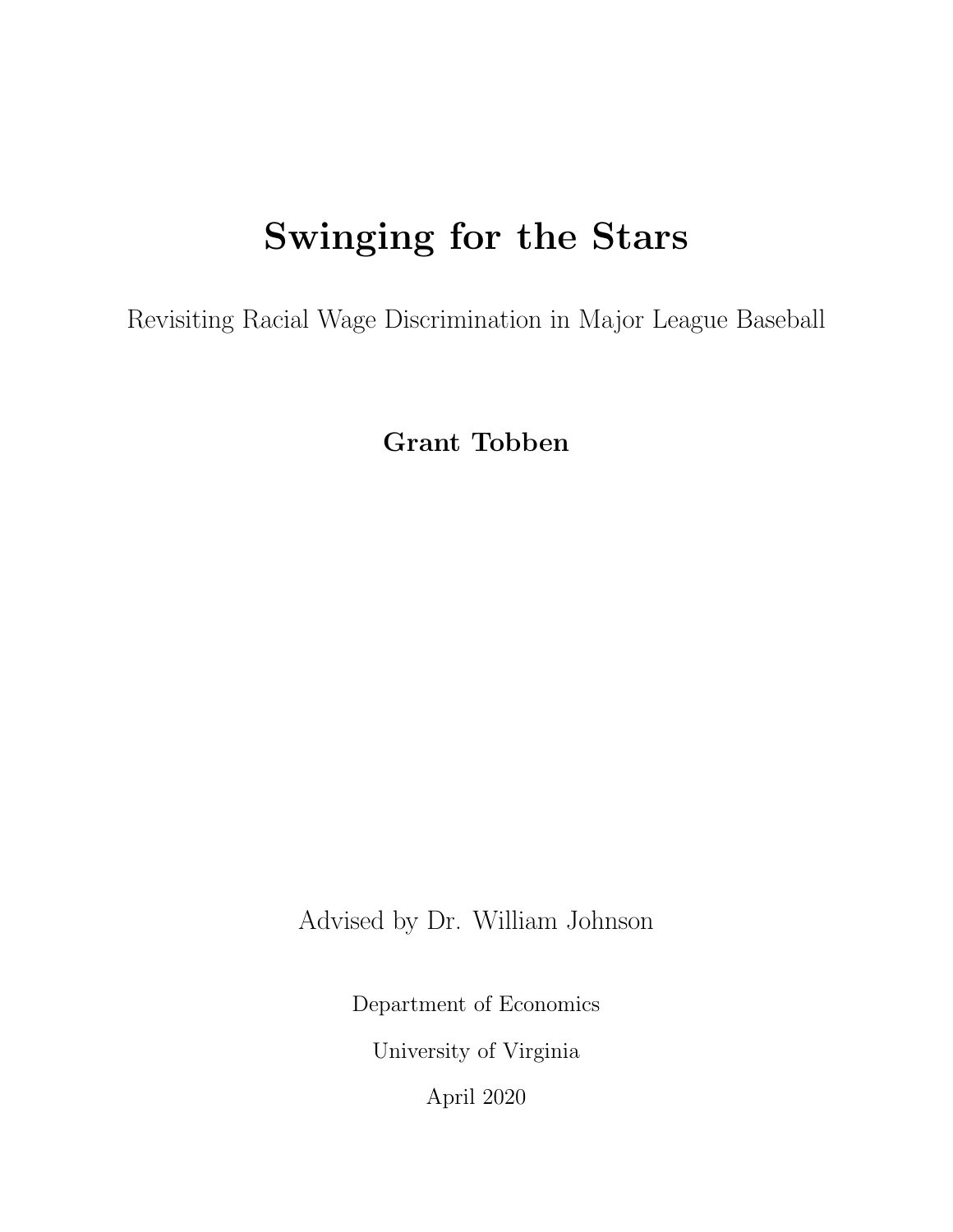#### Abstract

I do not find evidence of racial wage discrimination in Major League Baseball over the 2004-2019 seasons. Previous work has shown discrimination against black players in earlier years. Palmer and King (2006) and Holmes (2011) showed that on the low end of the salary distribution black players were paid up to 20% less than white and Latino players in the years 1998-2006. I introduce several new measures of marginal product that allow for more complete evaluation of player value. My results consistently indicate that there is not evidence of white players being paid more than black players in the years 2004-2019, and suggest a premium for Latino players. This premium exists for the subset of Latinos that are black as well. This premium is unexpected but could reflect fan preferences or issues with performance measures. Replication of older work on the years 2015-2019 supports a lack of discrimination against black players and does not support a Latino premium.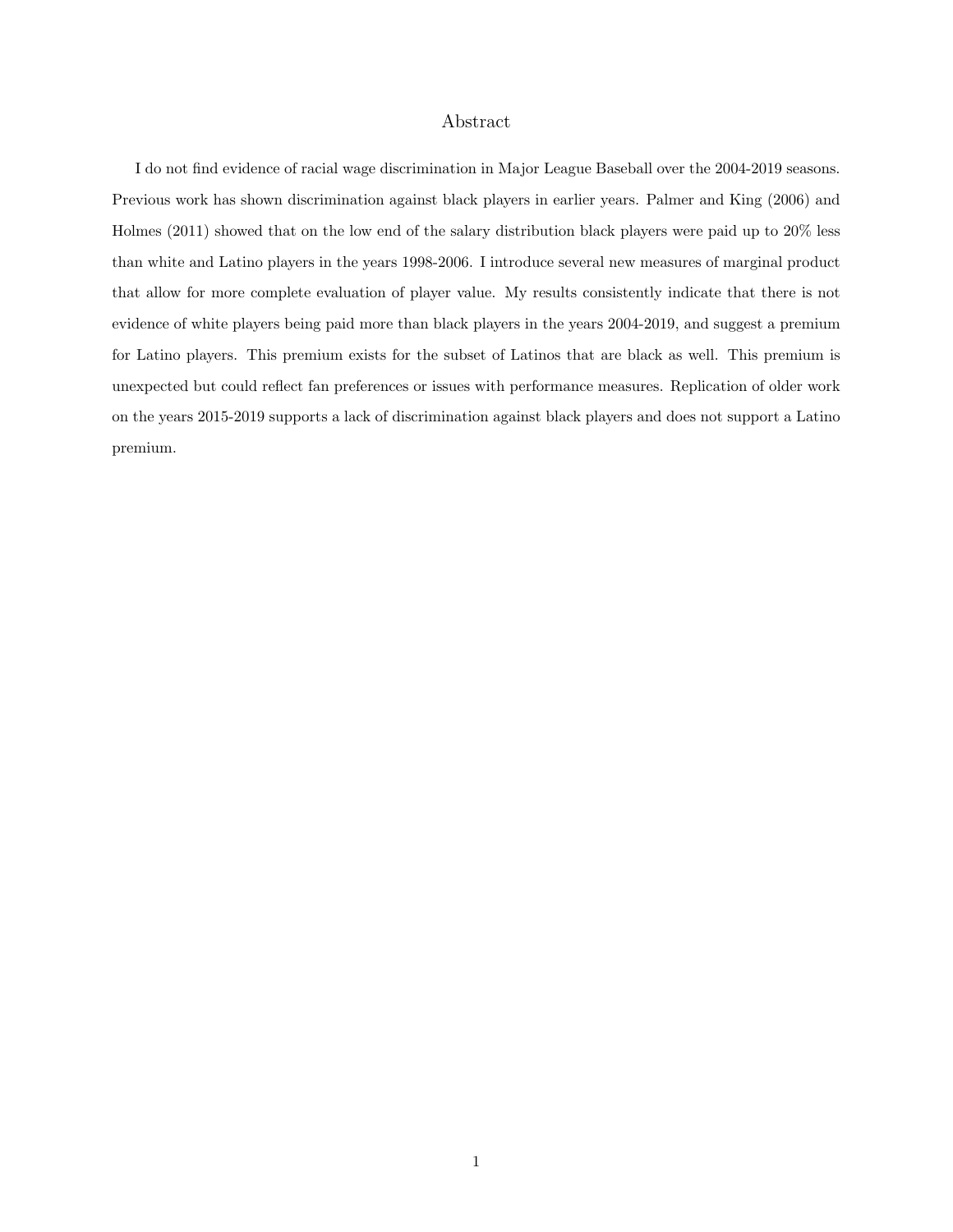## 1 Introduction

The metrics used to evaluate baseball players have improved since earlier work found evidence of discrimination. This has driven change in the way teams are able to value players, and allows for better estimation by researchers. I use regression models that retain the structure of earlier work while introducing modern player performance measures. I conduct quantile regression in addition to least squares regression to parse out the effects at different points of the salary distribution. An observation is a player that was signed as a free agent in the seasons 2004-2019. Since salaries given to free agents are decided on an open market, they are the set of salaries that most closely match the true expected marginal product of a player. The dependent variable is the logarithm of first year salary in the new contract, since the first year is the again the most representative of expected player performance.

I fail to find evidence that black players are still underpaid at the low end of the salary distribution. There was no statistically significant evidence of differences between white and black player salaries at any level. There was some evidence for a systemic wage premium for Latino players at all salary levels over both white and black players.

#### 1.1 Literature

Sports labor markets are conducive to examining discrimination since marginal product is relatively easy to measure. Without accurate measures of marginal product, discrimination can become indistinguishable from systemic differences in marginal product across groups. Since baseball began integrating in 1947, evidence of discrimination in Major League Baseball (MLB) has been found in several different aspects of the labor market. Pascal and Rapping (1972) found that white rookies got higher bonuses than similarly skilled black rookies throughout the 1950s. Scully (1974) argued that there was evidence that black players had a harder time remaining in the league than whites as their careers progressed. Jiobu (1988) found similar results for different years by analyzing career length. Bellmore (2001) found that the 60's and 70's saw black players promoted from the minors to the majors at a lower rate. While all these issues were evidence that forms of discrimination were happening in MLB, there was not clear evidence that white players were paid more than black players of similar skill. In two literature reviews on sports discrimination, Kahn (1991, 2000) found a lack of evidence that race was a determinant of salary in MLB.

More recent work has considered the possibility of differing effects across the salary distribution. Both Palmer and King (2006) and Holmes (2011) found that at lower salary levels, black hitters receive lower salaries than white hitters of similar skill levels but found conflicting results for Latino players. Palmer and King simply bucketed players in into low, medium, and high salary groups for the 2001 season and ran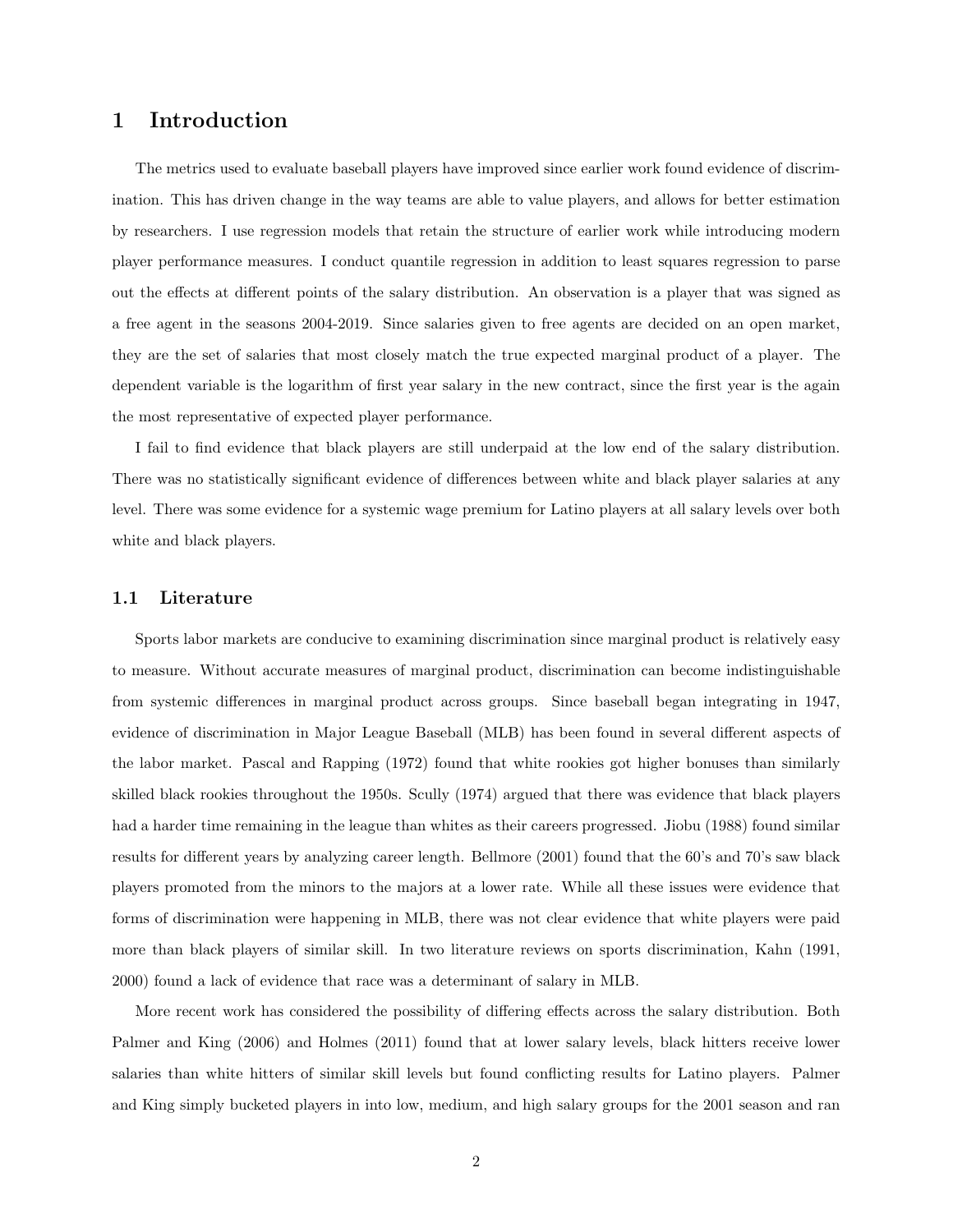separate analyses for each group. For the low bucket, they found evidence of race as a determinant of lower salaries for black and Latino players. Holmes (2011) found similar results to Palmer and King, but used more stringent data selection criteria. Holmes considered only free agents over the years 1998-2006 and had rudimentary measures of defensive skill and player speed in the model. Using quantile regression he was able to show that both black and Latino players had incomes that were discounted by up to 20% from white salaries and that the effect persisted up to the fiftieth percentile of the salary distribution.

Baseball has always used statistics to evaluate players, and has seen evolution in its metrics over time. The movie *Moneyball* has entered the common lexicon in a way such that it tends to dominate the discussion around statistics in baseball. The reality is that growth in measuring the value of baseball players was happening before and after the events in 2002 that the movie covers. It was Bill James' work in the 1980s created some of the statistics used in Holmes' estimation. Serious changes in data collection and measurement have taken place since the years that Holmes and Palmer and King's work covers. As an example, ball tracking technology introduced in 2007 has reached the point that the velocities and trajectories of every movement of the ball on the field are recorded.<sup>1</sup> As this sort of data has accumulated, every action by a player can be compared to a set of historical situations and their relative skill can be measured. A defensive play that in the past would have been recorded simply as a catch now can be quantified in terms of probability of the ball being caught. The result is statistics that do not just count outcomes but instead weigh outcomes on their value to the team. Variants of this process underpin the construction of the defensive metrics I use: Ultimate Zone Rating and Defensive Runs Saved.

## 2 Theory

#### 2.1 Theoretical treatment of discrimination

From Becker (2010) the traditional discrimination model offers three sources of wage discrimination: personal prejudice, statistical pre-judgement and non-competitive forces. Given the open nature of a player's performance, statistical pre-judgement does not have much basis as a source of discrimination in MLB. When considering free agents, there are no clear non-competitive forces. Discrimination arising in MLB is likely an expression of personal prejudice. When considering personal prejudice as a motive for discrimination, there are three parties that may be the discriminator: employees, employers, and consumers.

Employee discrimination in MLB would lead to a group requiring higher wages to play on a team with high numbers of a group they are prejudiced against. The plausibility of employee discrimination affecting

<sup>1</sup>https://tht.fangraphs.com/how-will-ball-tracking-analysis-change-the-game/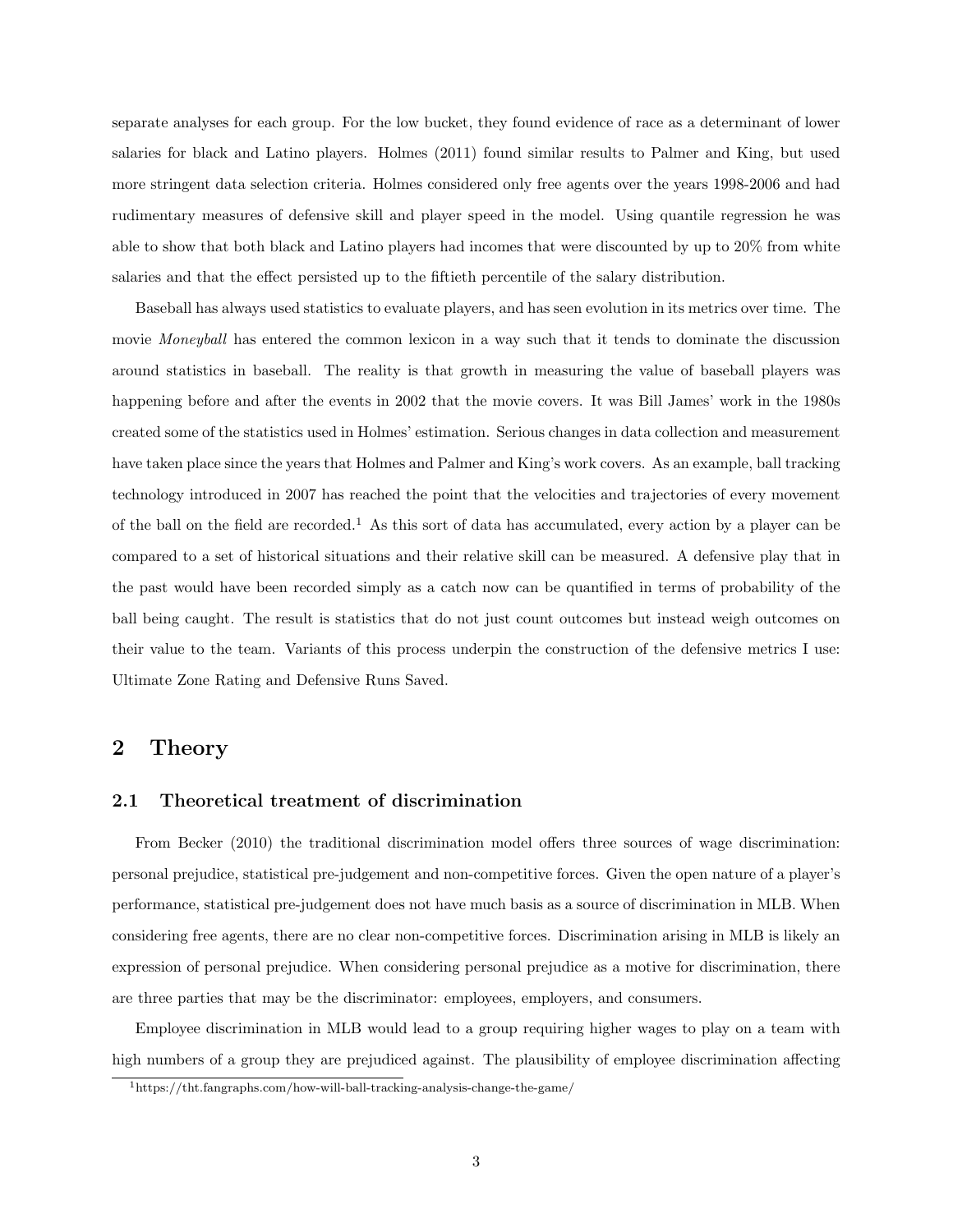salary is low. No team in MLB is racially homogeneous, and players who sign as free agents are usually not able to observe the racial breakdown of a team when they sign. Players and teams prefer to sign free agents prior to the period of pre-season practices known as Spring Training, and it is only after Spring Training that the team is decided upon. Even after Spring Training, trades, injuries, and player promotions can change the composition of a team at any time.

Employer discrimination is defined by a preference on the part of employers to employ certain groups. Consider the case of an employer who prefers white laborers to minority laborers. As a result of this preference, they will discount the marginal revenue productivity of minority workers when offering salaries. In a market where only some firms discriminate, those firms will be less profitable than the nondiscriminatory firms. In the long run in competitive markets, discriminatory firms will lose market share or be bought out by owners that can increase profitability by halting discrimination. If there are barriers to competition, different results may occur. Baseball is a market where employers could take lower profits indefinitely and maintain their rights to a geographic region and to revenue sharing within the league. If all or many employers in MLB prefer a group of players, a wage gap based on employer preference could emerge.

Customer prejudice is another possible source of discrimination. It may be that consumers prefer a certain group of workers to serve them or interact with them. For example, a predominantly white consumer base may prefer white performers to minority performers. In this scenario, the value of a minority worker to an employer is diminished because of the prejudice of the customer. Firms will now maximize profits through discrimination instead of through fair treatment, and unlike employer prejudice, market forces will not end the discrimination. A wage gap again is expected to emerge for minority workers. In particular, employers will seek to hire primarily white workers in roles that are more visible to consumers.

In the case of employer or consumer discrimination it is possible that a wage premium may emerge for the preferred group of employees. It is also possible that in MLB employer or consumer discrimination may create a wage premium only at the low end of the salary distribution. A baseball team has 25 players on the roster, but of that roster, about 12 to 14 players will take the majority of playing time since teams typically have a consistent set of 8 starting fielders and 4 to 6 starting pitchers. This set of players determines most of the performance of the team, so the quality of these players matters much more than the rest of the team. Employers and consumers care about team performance, so discrimination is more costly among this set of players. This cost may push employers or consumers to set aside their tastes in favor of team success. It is possible that either consumer or employer prejudice underpinned earlier salary discrimination.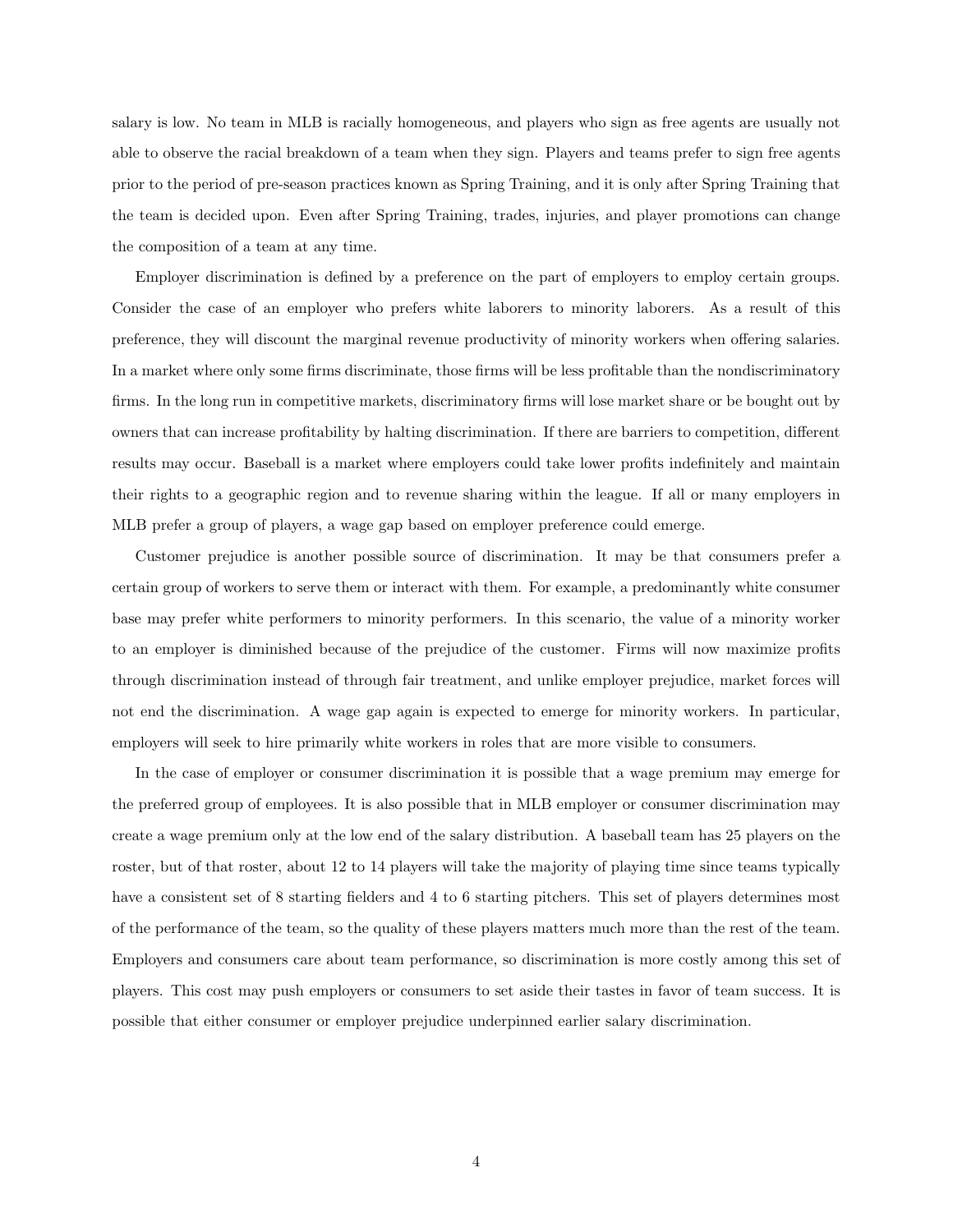#### 2.2 The Labor Market in MLB

In many markets, data on worker production is obscure and must be proxied. MLB offers very publicly available and comprehensive metrics for measuring production. The primary unit of measure of a baseball player's production is the outcome of a plate appearance. A player can have one of three roles in a plate appearance: the batter, pitcher, or a defensive player. I do not consider pitchers in this analysis. The performance of a player in the role of batter is discretely determined by his plate appearances and is almost exclusively determined by the actions of the himself, the player pitching to him and the defender who attempts to field his hits. Measurement of the velocity and trajectory of the ball at all stages of this threeway interaction can explain how well the batter and defensive player have performed relative to historical data. Over the course of a season, a starting player can have over 400 plate appearances in over 120 games and a coinciding amount of time playing defense, creating a large enough sample to iron out random variation. For these reasons, MLB has been and will continue to be an ideal market to investigate wage discrimination.

While the recent literature finds that discrimination exists at low wage levels, new data will allow for much more thorough models. Earlier models did not include thorough treatments of defense or player fame when estimating salary. Advanced defensive metrics constructed with data from new ball tracking technology have made rigorous quantification of defensive value possible. Statistics like Defensive Runs Saved and Ultimate Zone Rating are built on massive databases that have been compiled only since the 90s. These statistics do not exist in a vacuum, but rather compare a players' success rate to decades of other players' success in identical situations to determine the value added.

Since fame and rigorous measures of defense have not been in earlier models, some justification for their inclusion is in order, as well as description of expected effects. Fame can be considered the effect a player has on fan propensity to consume the team's product. The source of fame does not affect the model but may come from past performance, current performance, or actions taken outside of MLB. Consider a simple model of an MLB team as a profit maximizing firm with three revenue streams: TV advertisements, ticket sales, and merchandise sales. In a year, some consumers will watch games, attend games, and buy merchandise regardless of team performance or player fame. Many other consumers will consume in proportion to the level of interest in a team. Two primary factors that drive interest in a team are team success and the level of interest in individual players. A firm with some controversial or highly skilled players can draw additional revenue on the strength of consumer interest in those players. Similarly, a team that wins many games can draw interest. With more consumers interested in a team, ticket prices, TV revenue and merchandise sales rise. For this reason, wins and player fame are the main drivers of team revenue that can be affected through player selection.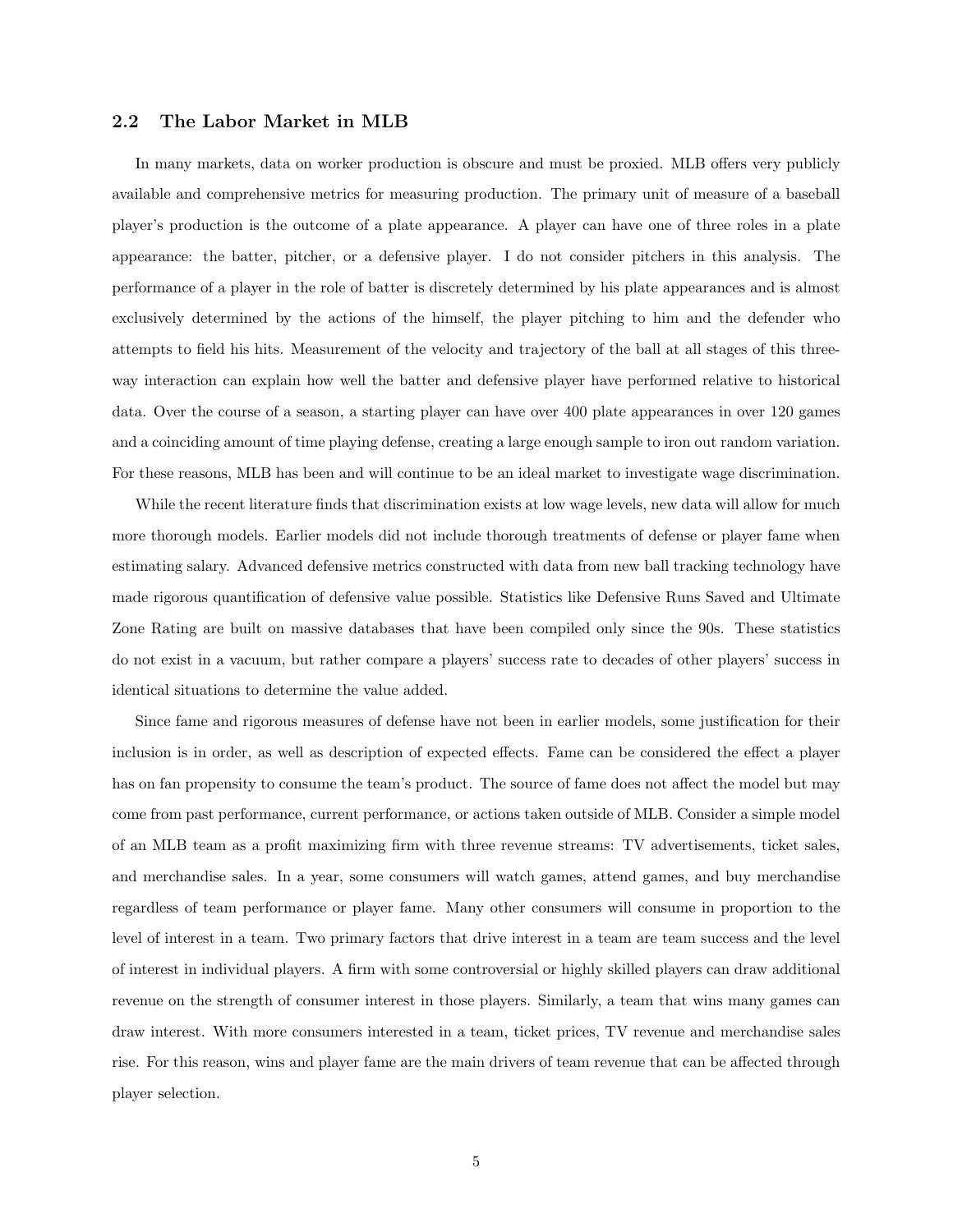This model of the firm leads to a clear justification of including defense in a model of player salary. Since better defense contributes to wins and team success, it will drive higher revenues. Particularly in modern MLB, the proliferation of statistics which quantify a player's defensive performance in terms of wins leads to the expectation that teams will offer higher salaries for superior defenders, ceteris paribus.

Since more famous players drive fan consumption, fame similarly will contribute to higher revenues for a firm. The source of a player's fame does not need to be known or consistent across more famous players, just observable and clearly beneficial to a firm. There are ways that a team may be able to see directly the value a high-profile player offers. Firms can observe the differences in merchandise sales among players, and see less obvious indicators of fan interest like spikes in season ticket sales after signing a player. Rational teams with access to this information will be willing to pay more for famous players to get access to these revenue benefits.

### 3 Empirical Model of Discrimination

I carry out two main model specifications, one that is based around a performance statistic known as Wins Above Replacement (WAR) and covers the years 2004-2019 and another that is a modified version of Holmes' model on the years 2015-2019. These two categories will be referred to as the WAR model and Holmes model. Data availability determine the years chosen for both models, as some variables are unavailable before 2004, and speed data restricting the Holmes model to 2015-2019. In all iterations, players that appear more than once are weighted such that the contribution of each incidence is the inverse of their frequency.

The regression model will take a log linear form, estimating salary with player and team demographics, player performance, year and race:

 $\ln(\text{SALARY}_{t,j,i}) = \beta_0 + \beta_1 Demographics_{t-1,j,i} + \beta_2 PERFORMANCE_{t-1,i} + \beta_3 YEAR_t + \beta_4 RACE_i + \epsilon_1 B.$ 

Player and team demographics include player age, position played, team revenue and population of the metropolitan statistical area of the team. Performance measures vary across models. Theory also suggests that a measure of fame belongs in the model, but I lack a suitable empirical measure for fame as is discussed in the next section.

#### 3.1 Data

An observation is a player that is signed by a team out of free agency in a particular season. I do not include pitchers since a model of their value requires different performance metrics. I maintain catchers and designated hitters despite their omission in earlier literature since the differences in their value to a team is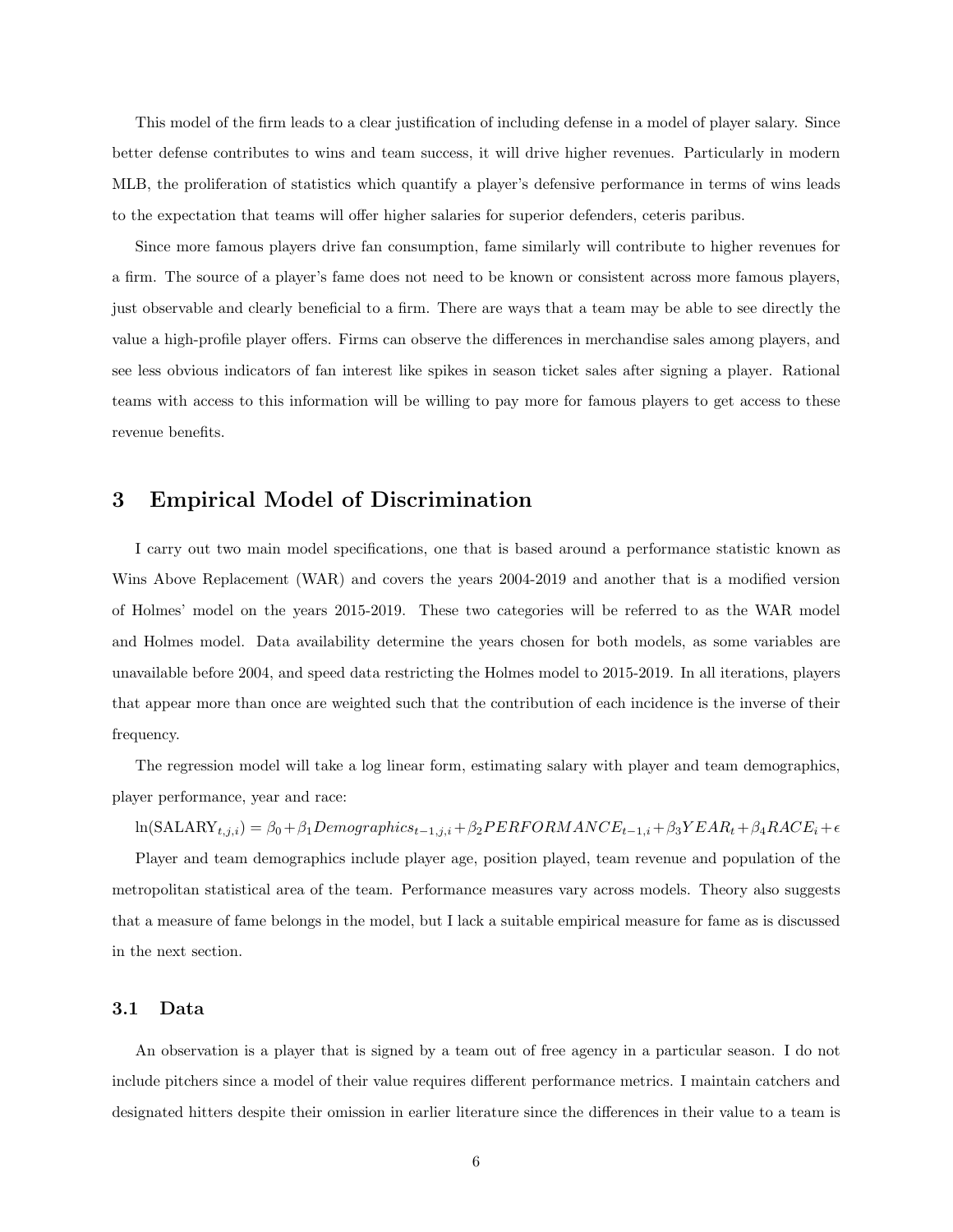| Variable     | Description                                                                                   |
|--------------|-----------------------------------------------------------------------------------------------|
| 3-Year OBP   | On Base Percentage for 3 seasons before free agency (measure of ability to avoid getting out) |
| 3-Year SLG   | Slugging percentage for 3 seasons before free agency (measure of ability to hit for power)    |
| Diff OBP     | On Base Percentage in season prior to free agency minus the 3-year OBP                        |
| Diff SLG     | Slugging percentage in season prior to free agency minus the 3-year SLG                       |
| RBIs         | Runs batted in the season before free agency                                                  |
| Sprint Speed | Fasted speed per foot a player reaches in a season                                            |
| Position     | Primary defensive location played in the season prior to free agency                          |
| Gold Gloves  | Number of Gold Glove awards won over career                                                   |
| Age          | Player age in year of free agency                                                             |
| Revenue      | Team revenue in millions in year of free agency                                               |
| Population   | Population of Metropolitan Statistical Area of the team player signs with                     |
| Race         | Race of the player with black as the base category                                            |
| Adjusted WAR | Expected wins added by a player per at bat relative to a replacement level player             |

Table 1: List of independent variables

accounted for in modern defensive value metrics and position dummy variables. Players are excluded if they had less than 100 plate appearances in the prior season to ensure sufficient sample size. Asian players were eliminated for small sample size with only 9 observations.

The full data set covers 655 free agents in the years 2004-2019. Of this sample, 99 were black, 208 were Latino and 348 were white. Of the Latino players, 42 received an additional designation of being within the subgroup of black Latinos. Racial designations were inferred from a player's country of origin, photos found online, and parentage. Latino players were designated as those from Latin countries or the descendants of people from Latin countries. Some of these Latino players are partly or primarily of African heritage, and therefore could be considered black by a discriminator. These Afro-Latinos received a designation of being a black Latino in addition to being Latino. Having designated Latino players, white and black designations were given out with players of mixed heritage marked as black.

As noted, I restrict the data to contracts that were signed by free agents. Players may sign contracts under several circumstances that restrict their ability to get their open market value. A single team nearly always has exclusive rights to be negotiating with a player about their salary. Players that have been drafted or are currently under contract with a team are not able to negotiate or discuss contracts with other teams. It is only once a player has entered free agency that they will get access to the whole market. Contracts signed in free agency closely represent the value MLB assigns to a player, whereas other contracts do not since they are subject to restrictions.

The dependent variable is defined as the first year salary of a free agent's contract because it is the best representation of team's valuation of a player. The first year is the only year where the players' salary is directly based on the prior year's performance. Modeling the salary in later years of a contract means using data that the team did not have access to when they wrote the contract years before. The error this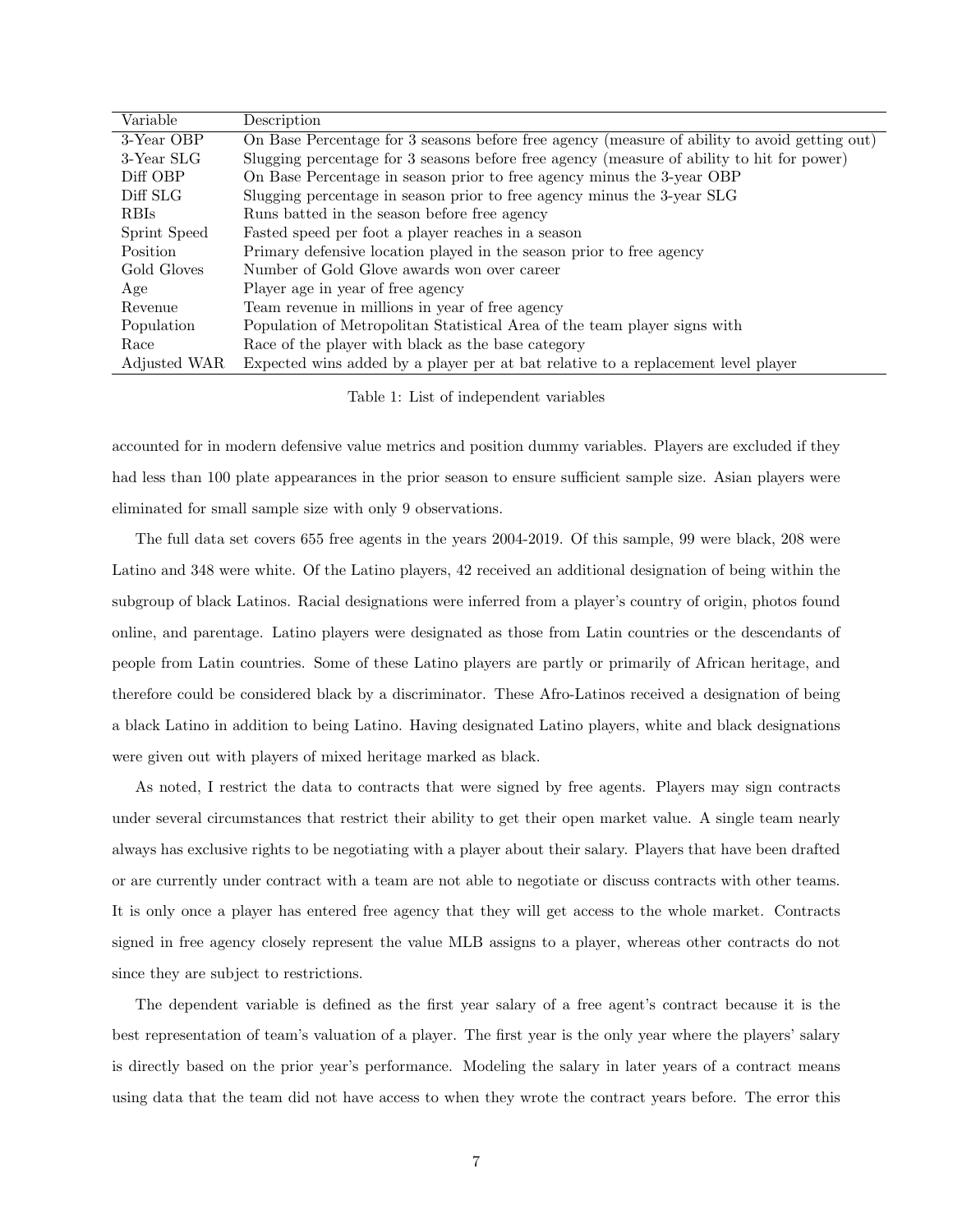introduces to the model is unnecessary and could hide the true way teams value players. Salary data was primarily drawn from Baseball Prospectus<sup>2</sup> with some gaps filled from Sean Lahman's Baseball Archive.<sup>3</sup> I subject salary to a logarithmic transformation because of the skewed nature of the data. Since salary is the dependent variable the models will be log-linear in form.

Independent variable data covers the seasons 2001-2018 since salary is predicted using the prior year or average of the prior three years. Player performance and demographics were drawn from several places. Sean Lahmnan's Baseball Archive was the source of basic offensive and defensive statistics. Defensive Runs Saved (DRS), Ultimate Zone Rating (UZR) and Wins Above Replacement data came from FanGraphs<sup>4</sup> and speed from Baseball Savant.<sup>5</sup> Free agency status was determined using Retrosheet's transaction data.<sup>6</sup> Chadwick Bureau's<sup>7</sup> ID database was used to accurately merge sources. Revenue data was drawn from Forbes<sup>8</sup>, with some gaps filled by estimation. The years 2004, '10, '11, '16, and '17 did not have figures available so the data was filled in by averaging the adjacent years. Since the Montreal Expos moved to Washington DC prior to the 2005 season, I plug 2004 revenue for Washington with the true value for Washington from 2005. The revenue from Montreal in 2004 would not be representative since the Expos were a failing franchise that moved because of revenue troubles, and their revenue nearly doubled by moving to DC. Population data is based on metropolitan statistical area populations from the 2000, 2010 US Censuses and the 2001, 2006 and 2011 Canadian Censuses. For the US, the years 2011-2018 have yearly estimates from the Census Bureau, so these are utilized instead of using 2010 data for all the years.

#### 3.1.1 Fame

A theoretical model of player salary includes fame, but no empirical models covered in this paper include it because of a lack of suitable data. Fame may be able to be estimated from player branded merchandise sales or internet activity. Complete data on player jersey and merchandise sales are not made publicly available. MLB releases the top twenty selling jerseys each year, but only a few of these players enter free agency every year so there are not enough points to add meaningfully to the data set. Potential online sources such as social media followings tend to be unreliable. For example, Twitter followers seems like a reasonable measure of fan interest in a player, but it conflates player interest in Twitter and fan interest in players. Looking at the list of top twenty jersey sellers in 2019 on Twitter, some players do not even have verified accounts (Paul Goldschmidt) while other players tweet multiple times a day (Aaron Judge).

<sup>2</sup>https://www.baseballprospectus.com/

 $^3$ http://www.seanlahman.com/

<sup>4</sup>https://www.fangraphs.com/

<sup>5</sup>https://baseballsavant.mlb.com/

<sup>6</sup>https://www.retrosheet.org/

<sup>7</sup>https://github.com/chadwickbureau

<sup>8</sup>https://www.forbes.com/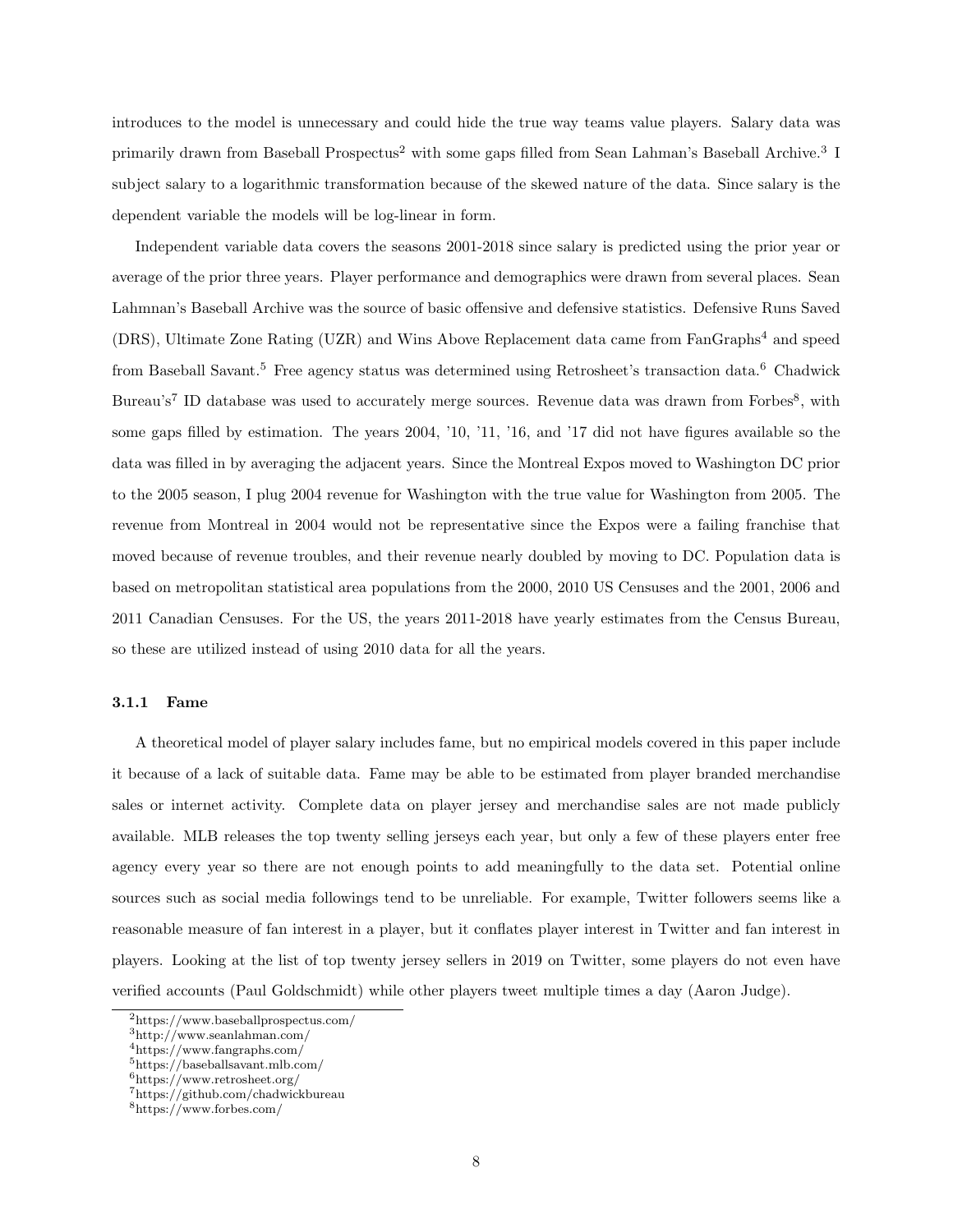| Variable                 | Mean | Median        | Standard Error | Maximum | Minimum |
|--------------------------|------|---------------|----------------|---------|---------|
| Salary (in millions)     | 3.8  | $\mathcal{D}$ | 4.42           | 28      | 0.1     |
| WAR                      | 1.07 | 0.7           | 1.64           | 9.7     | $-2.3$  |
| WAR lag 1                | 1.23 | 0.9           | 1.58           | 7.3     | $-2.2$  |
| WAR lag 2                | 1.54 | $1.3\,$       | 1.76           | 9.5     | $-2.4$  |
| Population (in millions) | 6.1  | 4.45          | 4.86           | 20.0    | 1.50    |
| Revenue (in millions)    | 209  | 190           | 77.0           | 668     | 81      |
| Age                      | 33.8 | 34            | 3.43           | 49      | 26      |

Table 2: Summary of independent variables for WAR model

The most promising measure of fan interest in players I considered was Google search activity. Google allows for the comparison of up to five search terms' relative frequency over periods of time on Google Trends. The output from a query on Trends is cardinal but measured out of 100, with the peak point in any query's result being normalized to 100. I compiled and normalized a novel data set of Google Trends search frequency for all free agents in the seasons 2012-2016. An observation was the average weekly search volume of a player in the 52 weeks prior to the start of free agency. All players were normalized against one base player in each year and then normalized across years. The years 2012-2016 were selected since they were recent and relatively clean. In the years after 2016, as search volume rises, variance in player search volume rises meaning many players have insufficient searches to distinguish their search volume from zero. The data turned out to be indistinguishable from noise. Simple regressions trying to predict fame using race and performance did not have predictive power. Fame was not different by race given performance and was not even increasing as performance increased. Fame was also roughly consistently distributed across the salary distribution. Empirically, it did not improve the models when added and only restricted the dataset. For this reason, my measure of fame was discarded. Future work should seek a robust measure of player fame to more accurately model player value.

#### 3.2 WAR Model

The first measure of player performance I will use is WAR, or Wins Above Replacement. The introduction of WAR as a measure of player performance is novel but prudent. Earlier work has struggled to precisely quantify the value of a player's performance because simple statistics do not capture all the value added by a player. WAR was created in order to aggregate the offensive, defensive, and baserunning value of a player in one number. The basic premise of WAR is that the true value added to a team by a player is equal to the number of expected wins that would be lost if he were removed from the team. If he were removed, the team would be forced to employ a replacement level player: a player who could be added at little cost, like a free agent or a minor league promotion. From this basis, it is straightforward to compare players across teams, positions, and seasons in terms of their pure value in wins. Studies have found that 83% of variation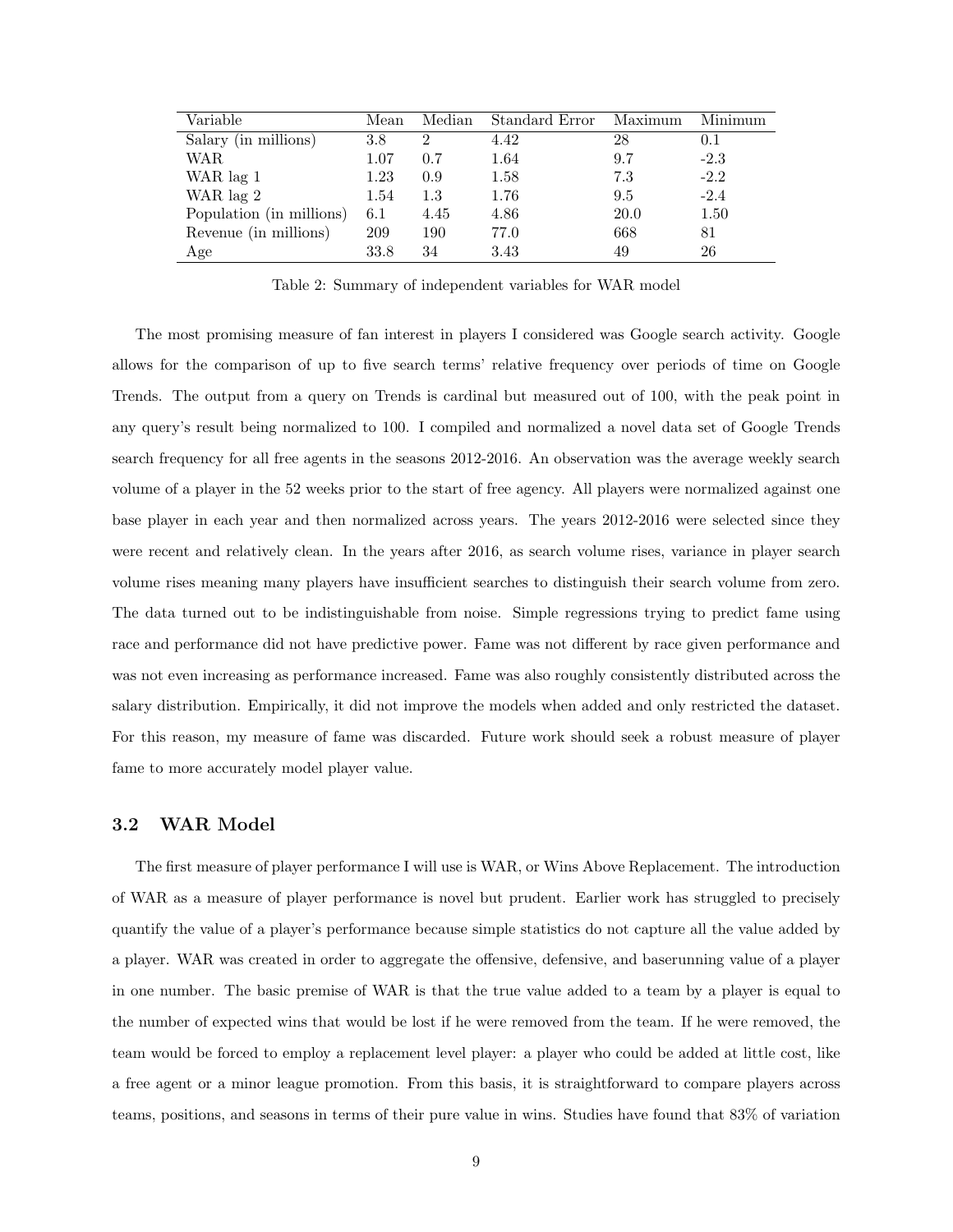| Variable                       | Model 1    | Model 2    |  |  |
|--------------------------------|------------|------------|--|--|
| Intercept                      | $14.1***$  | $14.1***$  |  |  |
|                                | (.936)     | (.933)     |  |  |
| White                          | $-.086$    | $-.086$    |  |  |
|                                | (.109)     | (.11)      |  |  |
| Latino                         | $.283**$   |            |  |  |
|                                | (.113)     |            |  |  |
| Latino (not black)             |            | $.26**$    |  |  |
|                                |            | (.118)     |  |  |
| Latino (black)                 |            | $.354**$   |  |  |
|                                |            | (.151)     |  |  |
| Adjusted WAR                   | $122.3***$ | $122.8***$ |  |  |
|                                | (11.3)     | (11.5)     |  |  |
| Adjusted WAR lag 1             | $52.6***$  | $52.5***$  |  |  |
|                                | (12.6)     | (12.7)     |  |  |
| Adjusted WAR lag 2             | $52.5***$  | $52.1***$  |  |  |
|                                | (12.6)     | (10.7)     |  |  |
| ln(Population)                 | $-.032$    | $-.031$    |  |  |
|                                | (.061)     | (.061)     |  |  |
| Revenue                        | .001       | .000       |  |  |
|                                | (.001)     | (.000)     |  |  |
| Age                            | $-.009$    | $-.009$    |  |  |
|                                | (.01)      | (.01)      |  |  |
| Standard Errors in parenthesis |            |            |  |  |
| *** significant at $1\%$ level |            |            |  |  |
| ** significant at 5% level     |            |            |  |  |
| * significant at 10% level     |            |            |  |  |

Table 3: Estimated coefficient values for WAR weighted least squares regression; dependent variable is logarithm of salary

in team wins is explained by WAR.<sup>9</sup> Since WAR is a cumulative metric, for use in the model I will normalize it to WAR per at bat. To measure performance in this section, I use WAR per at bat for the three seasons prior to free agency. Earlier work often used the average of a performance metric over the prior three seasons or only the prior season. It stands to reason that more recent performance is more representative of future performance and of salary, therefore I do not average over the three seasons. Similarly, if the most recent year for a player is an outlier due to injury or random factors, it will fail to be representative of their value in the way that considering each of the prior three seasons does.

I first use weighted least squares regression to observe the effect of race on salary, then quantile regression to observe the effects at different salary levels. Quantile regression uses the same model specification as least squares, but instead of estimating the conditional mean, it estimates the conditional median or conditional quantile. In this way, differential effects of race across the range of salaries can be estimated. In earlier work, discrimination was only shown at lower salary levels, and linear regression could obscure the conditional effect of race.

<sup>9</sup>https://tht.fangraphs.com/what-is-war-good-for/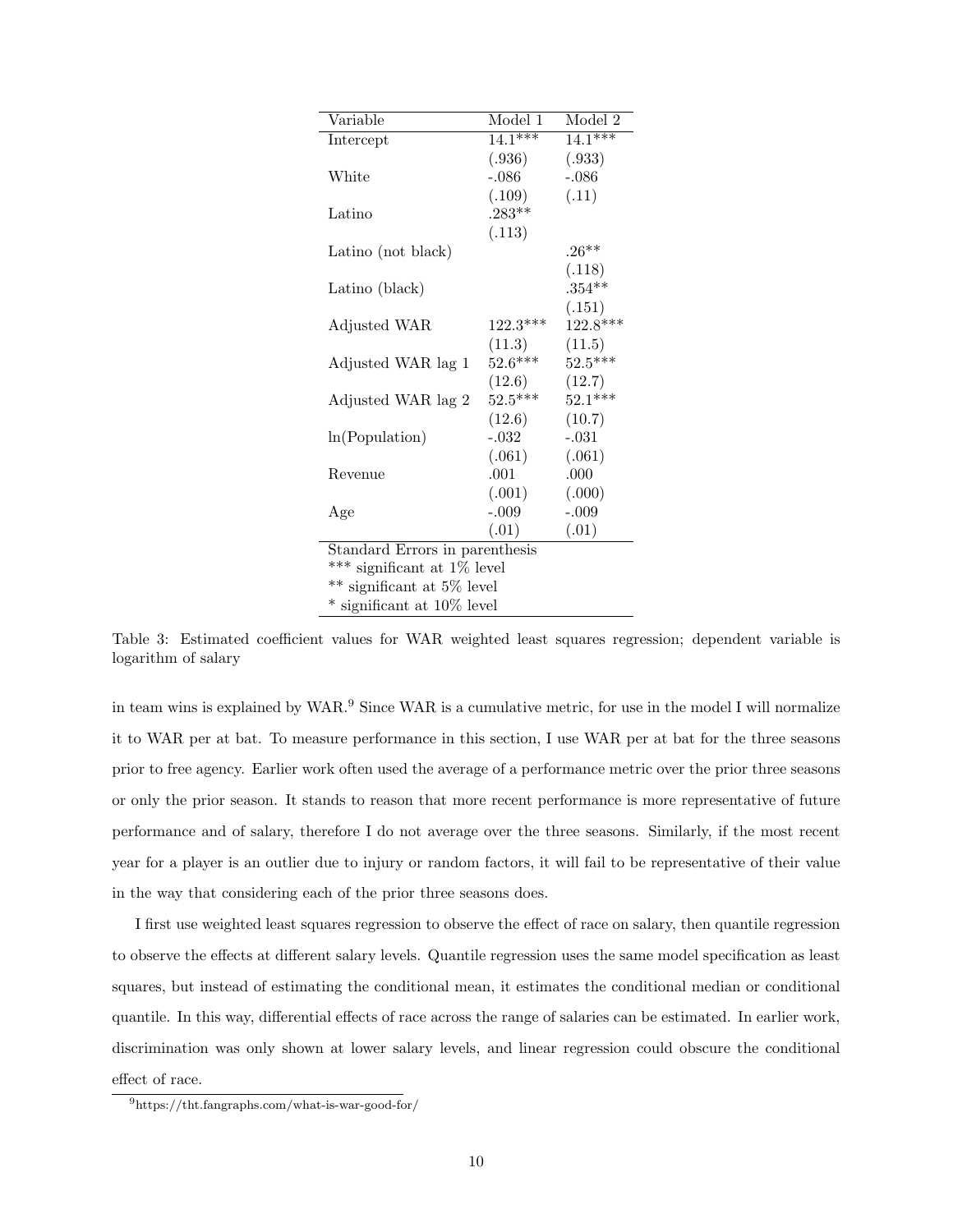Model 1 (Column 1 of Table 3) maintains the demographic variables seen in prior models, but replaces all player performance with the WAR per at bat for the player for each of the last three years. In Model 2 (Column 2 of Table 3) black Latinos are evaluated as their own group. If discrimination happens on the basis of appearance, then this group of Latinos should be seeing lower salaries than the rest of Latinos. In both Model 1 and 2, there is no evidence that white players receive higher salaries than black players, with white carrying a negative, though insignificant, coefficient. Latino players have statistically significantly higher salaries than both white and black players. Table 3 shows a .283 coefficient for Latino, and running the model with white omitted for race yields a coefficient for Latino of .354, and is significant at the .001 level. These coefficients translate to implied premiums of 32.7% and 42.4% respectively. This is a surprisingly high result, as it is larger than any premium found by Holmes. Model 2 shows that Latinos who are black have a coefficient that is slightly higher than non-black Latinos. In sum, within both the Latino and non-Latino groups, there is no evidence of discrimination against black players, although there is a gap between the Latino and non-Latino salaries.

The race coefficients were estimated with quantile regression at all deciles of the salary distribution, and can be seen in Figures 1 and 2 in the Appendix. The clear premium that Latino players hold over non-Latino players is notable for being roughly consistent across the distribution (Figure 1, Appendix). Visually there seems to be a dip in the premium for the 80th and 90th percentiles, but there is not a pattern of differential effects at low salary levels as seen in earlier work. Though there is evidence of Latino players being paid more than black players, since they also are paid more than white players it does not appear to be evidence of discrimination against black players. The source of this apparent Latino premium will be covered further in the discussion.

#### 3.3 Holmes Model

I replicate Holmes' model on the years 2015-2019 in order to check the robustness of my results. Holmes used a statistic called Zone Rating and the number of Gold Gloves won to measure defensive value. Zone Rating is the percentage of balls hit into a fielder's area of the field that are fielded successfully. Zone Rating is a crude enough measure that it is no longer tracked or compiled for usage, but it has been replaced by more rigorous metrics. Gold Gloves are an award given to the player voted best at fielding at his position by coaches and managers in the league. Gold Gloves similarly are a crude measure as the second-best fielder at a position every year gets the same amount of credit as the worst: none. The specification in Column 1 of Table 5 is the same as Holmes, but without zone rating. The next two iterations (Columns 2 and 3 of Table 5) replace Zone Rating and Gold Gloves with two modern statistics. The first is Ultimate Zone Rating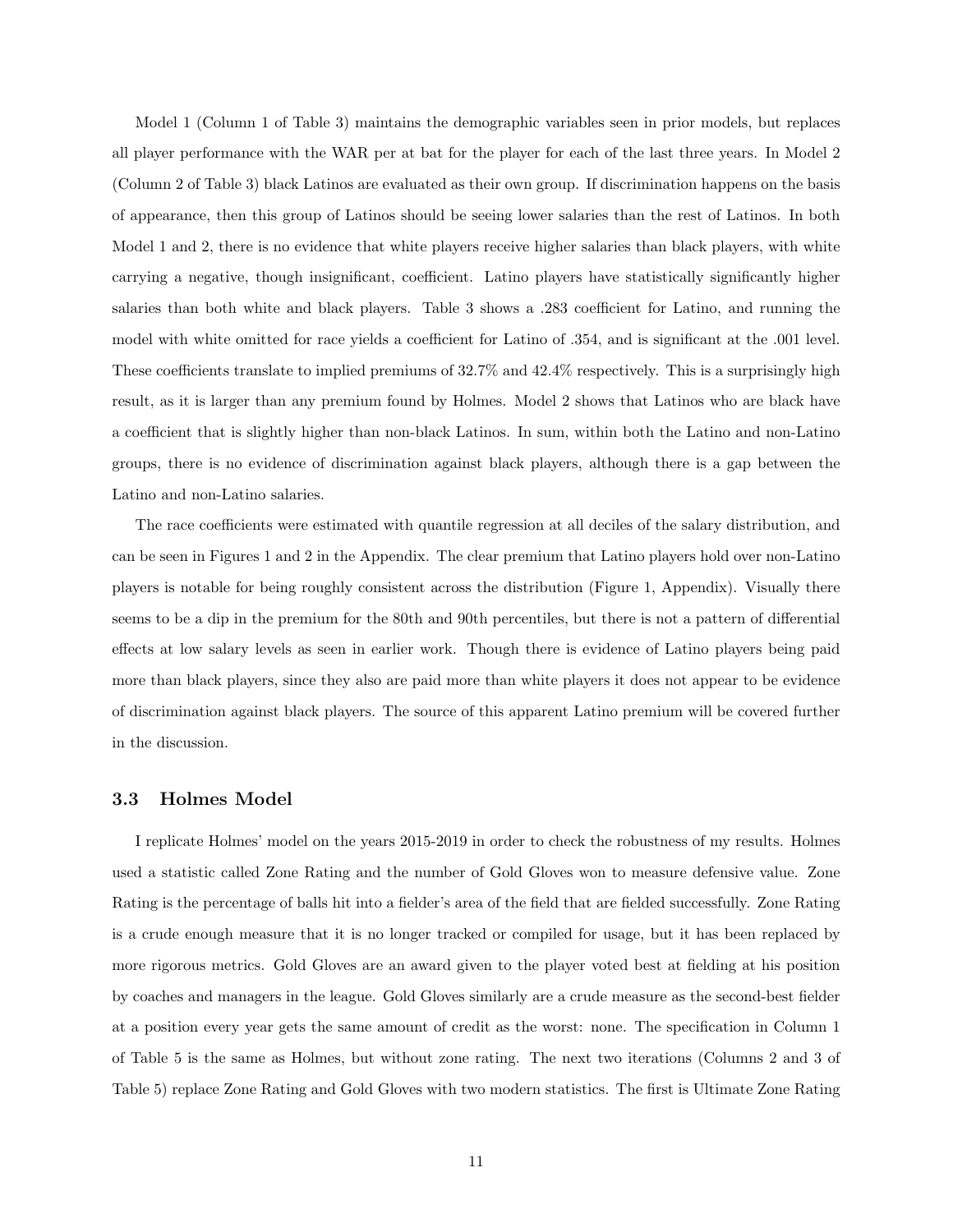| Variable                 | Mean     | Median         | Standard Error | Maximum | Minimum   |
|--------------------------|----------|----------------|----------------|---------|-----------|
| Salary (in millions)     | 7.04     | $\overline{5}$ | 6.45           | 28      | 0.508     |
| 3 year OBP               | 0.331    | 0.33           | 0.027          | 0.412   | 0.277     |
| 3 year SLG               | 0.425    | 0.421          | 0.060          | 0.598   | 0.294     |
| Diff OBP                 | $-0.005$ | $-0.004$       | 0.024          | 0.059   | $-0.061$  |
| Diff SLG                 | $-0.01$  | $-0.009$       | 0.042          | 0.134   | $-0.114$  |
| RBI                      | 53.2     | 50             | 30.5           | 156     | 7         |
| Sprint speed             | 26.7     | 26.7           | 1.31           | 30      | 22.6      |
| Population (in millions) | 6.33     | 4.73           | 4.89           | 20.0    | 1.56      |
| Revenue (in millions)    | 283.7    | 263.3          | 86.7           | 668     | 155       |
| 3 year DRS               | $-0.001$ | $-0.006$       | 0.022          | 0.067   | $-0.0397$ |
| 3 year UZR150            | 0.571    | $-2.2$         | 22.4           | 71      | $-48.6$   |
| Age                      | 33.8     | 34             | 3.43           | 49      | 26        |

Table 4: Summary of independent variables for Holmes regression

150 (UZR), which measures the fielding performance of a fielder relative to the average performance at his position. The second is Defensive Runs Saved (DRS) which similarly measures the number of runs saved or lost by a player relative to the average. The data covers the years 2015-2019, and contains 198 observations with 32 black, 62 Latino and 104 white. DRS and UZR were averaged over the three seasons prior to free agency as there is high variation year to year, and averages are more representative of performance.

In all three specifications, the white and Latino terms are negative, offering no evidence of discrimination against black players. In fact, the first specification suggests that white players are paid less at a 5% significance level, but this model lacks advanced measures of defense. It is noteworthy that including defense decreases the implied discount for white players, which implies an absence of accurate defensive measures could lead to an undervaluation of black players. The white and Latino terms are not significant for the model with DRS (Column 2) or with UZR (Column 3) so there is not evidence that black players receive a premium.

Quantile regression tells the same story with no quantile showing black players below white or Latino (see Figures 3-5, appendix). In the quantile regression charts, we also see slopes that invert the pattern seen in earlier work. At salary quantiles below the median, the coefficients for white and Latino players are generally lower than those above the median. It was below the median that discrimination against black players was previously shown, but the indication here is that black players may be paid the most at low salary levels.

### 4 Discussion

The evidence is against non-white players being paid less than white players. White salaries were consistently lower than black salaries though the difference was generally insignificant. Relative to black players,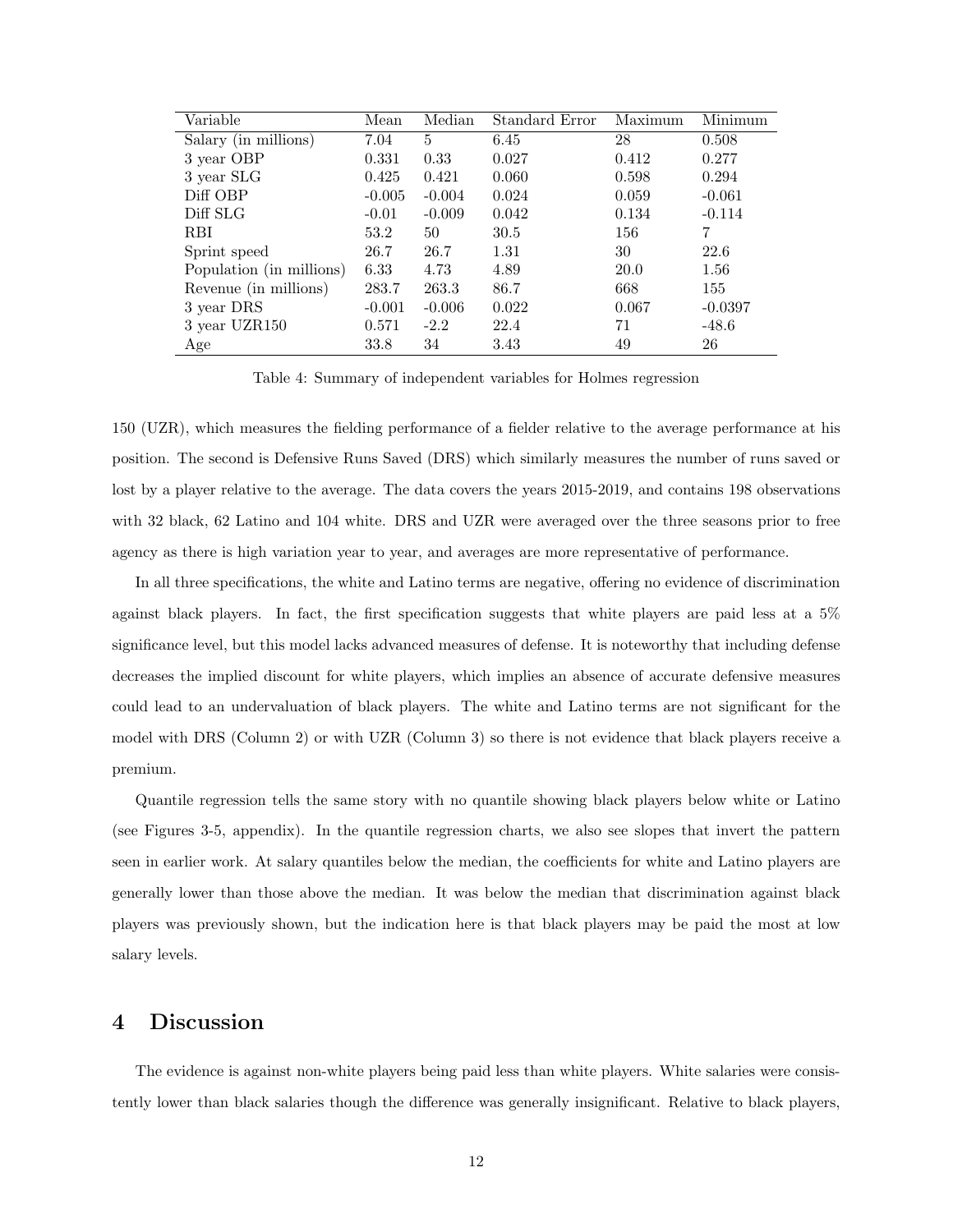| Variable                       | Model 1   | Model <sub>2</sub> | Model 3   |  |  |
|--------------------------------|-----------|--------------------|-----------|--|--|
| Intercept                      | $9.31***$ | $7.79***$          | $7.73***$ |  |  |
|                                | (2.22)    | (2.55)             | (2.49)    |  |  |
| Latino                         | $-.213$   | $-.148$            | $-.161$   |  |  |
|                                | (.185)    | (.199)             | (.203)    |  |  |
| White                          | $-.381**$ | $-0.23$            | $-.249$   |  |  |
|                                | (.165)    | (.161)             | (.164)    |  |  |
| 3-Year OBP                     | $10.1***$ | $9.93***$          | $9.81***$ |  |  |
|                                | (2.63)    | (3.50)             | (3.46)    |  |  |
| 3-Year SLG                     | $3.25*$   | $5.4***$           | $4.71***$ |  |  |
|                                | (1.72)    | (2.06)             | (1.96)    |  |  |
| Diff OBP                       | $5.47*$   | 3.06               | 3.81      |  |  |
|                                | (2.86)    | (3.19)             | (3.15)    |  |  |
| Diff SLG                       | .628      | 1.84               | 1.18      |  |  |
|                                | (1.64)    | (2.02)             | (2.042)   |  |  |
| <b>RBIs</b>                    | $.013***$ | $.011***$          | $.013***$ |  |  |
|                                | (.003)    | (.004)             | (.004)    |  |  |
| Sprint Speed                   | .034      | .047               | .059      |  |  |
|                                | (.058)    | (.063)             | (.061)    |  |  |
| Gold Gloves                    | .02       |                    |           |  |  |
|                                | (.053)    |                    |           |  |  |
| Age                            | $-.023$   | $-.021$            | $-.017$   |  |  |
|                                | (.022)    | (.023)             | (.024)    |  |  |
| Revenue                        |           |                    | .001      |  |  |
|                                | (.001)    | (.001)             | (.001)    |  |  |
| Population                     | .000      | .000               | .000      |  |  |
|                                | (.000)    | (.000)             | (.000)    |  |  |
| <b>DRS</b>                     |           | $6.07**$           |           |  |  |
|                                |           | (2.39)             |           |  |  |
| <b>UZR 150</b>                 |           |                    | $.006**$  |  |  |
|                                |           |                    | (.002)    |  |  |
| Standard Errors in parenthesis |           |                    |           |  |  |
| ***<br>significant at 1% level |           |                    |           |  |  |
| ** significant at 5% level     |           |                    |           |  |  |
| $*$ significant at 10\% level  |           |                    |           |  |  |

Table 5: Estimated coefficient values for Holmes weighted least squares regression; dependent variable is logarithm of salary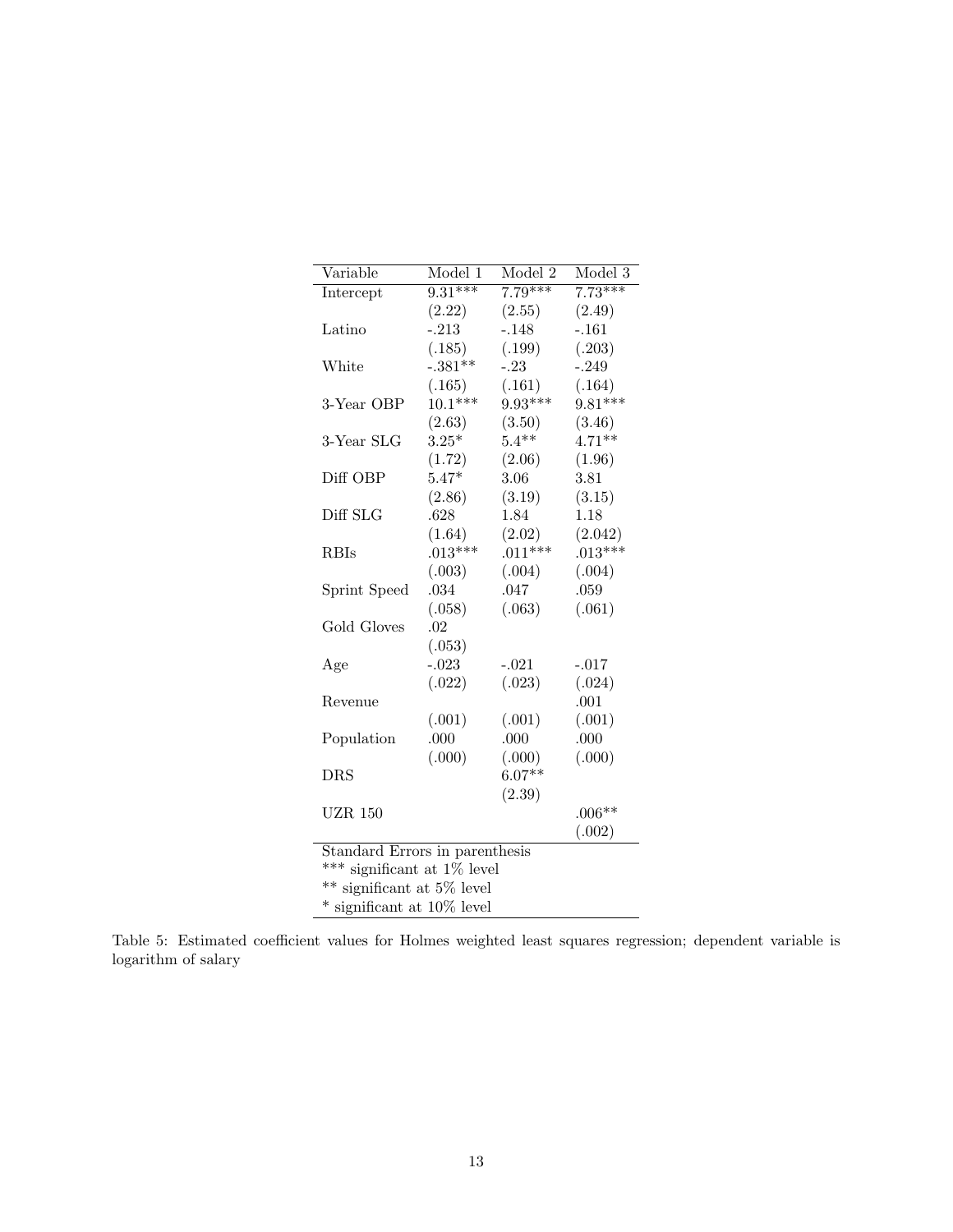the smallest suggested discount for white players was still 8.9%. Though insignificant, these types of differences point in the opposite direction of discrimination against black players. A safe conclusion is that MLB does not show evidence of discrimination against black players. This result is not surprising as the combination of incentives to win and more accurate modern measures of player value may well have eliminated earlier discrimination. The evidence that black and white players are paid less than Latino players offered in the models utilizing WAR does not fit with expectations. A simple explanation is that WAR is systemically biased against Latino players and they are worth higher WAR than they are credited with. Why this would be the case is not clear. The formula for WAR is not public knowledge, so the possibility of bias in WAR could not be investigated further.

Consumer preferences could also drive a Latino premium, but there is little reason to expect fans to prefer Latino players. Nielsen viewer data from 2013 indicates 83% of MLB viewers are white, so the basic expectation is that these white, primarily American viewers would be inclined to favor white American players.<sup>10</sup> Other work on consumer tastes in MLB with respect to race mostly supports this assumption, and at the least does not support a hypothesis of fan preferences for Latinos. Nardenelli and Simon (1990) and Fort and Gill (2000) find that the prices of baseball cards in 1989 indicate that consumers would pay more for white cards. Hanssen and Anderson (1999) looked at fan All Star game voting and found black players received less votes in the 70s but not in the 80s or 90s. Jewell et. al. (2002) similarly found that it was players that were on the verge of being elected to the hall of fame that saw race affect their chances. Depkin and Ford (2006) looked at All Star voting again and argued that the 90s showed a slight favoritism to Latino and black players over white players. Given this literature, there is reason to no group faced significant consumer discrimination or favoritism in the years covered in this paper. Further, a pair of recent analyses similarly suggests that there is not a basis for fame driving the Latino premium seen in the WAR based models. Watanabe et. al. (2017) study Twitter activity and conclude that Latino players receive less interest than white, Asian or black players. Two writers for the Atlantic watched 200 consecutive MLB games from the 2011 season and coded every comment made by the commentators on players. <sup>11</sup> They found that Latino players received more negative feedback than black and white players. Considering the Homles model did not show indications of a Latino premium, and the lack of a theoretical basis for it, I do not claim to have found strong evidence of a premium for Latino players.

<sup>10</sup>shorturl.at/FKWY6

<sup>11</sup>https://www.theatlantic.com/entertainment/archive/2012/08/how-mlb-announcers-favor-american-players-over-foreignones/261265/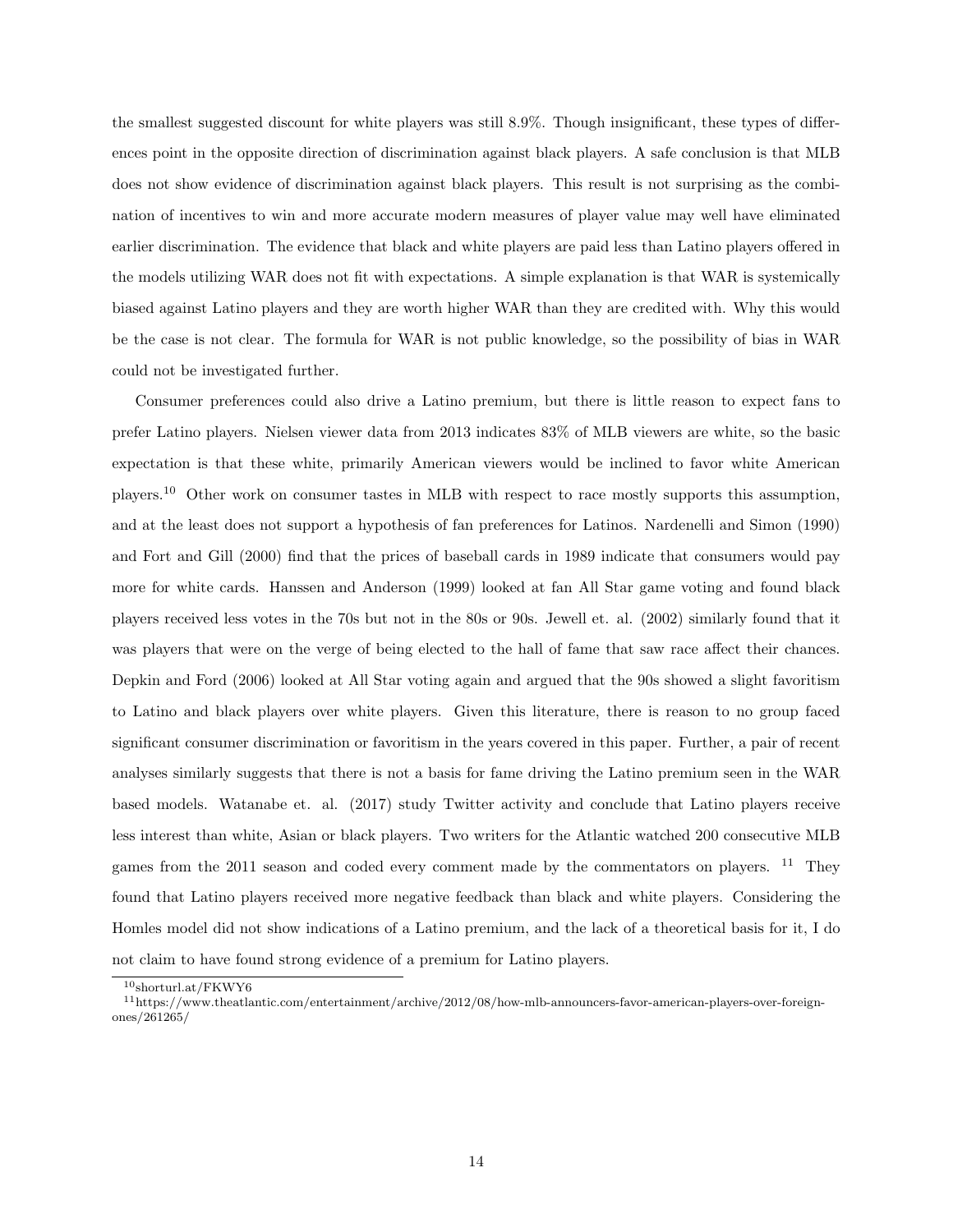## 5 Conclusion

Since the results show a lack of evidence for discrimination instead of positive evidence that salary discrimination against black players does not exist, I cannot reject the possibility of discrimination. Still, it is reasonable to propose that wage discrimination against black players is no longer present in MLB. Advances in measuring player value since the period where Palmer and King and subsequently Holmes found evidence of discrimination have improved the ability of teams to accurately value players. The ambiguity in player value that may have helped discrimination to persist no longer exists. My analysis was limited to free agents in MLB, and therefore it is possible that discrimination persists in other areas of baseball. In the market for free agents, I do not find evidence for lower wages for black players in Major League Baseball in the years 2004-2019. All model specifications yielded coefficients that indicated white players were paid less than black players, though these coefficients were mostly insignificant. I do find mixed evidence for a premium for Latino players, but the theoretical basis for it is not clear.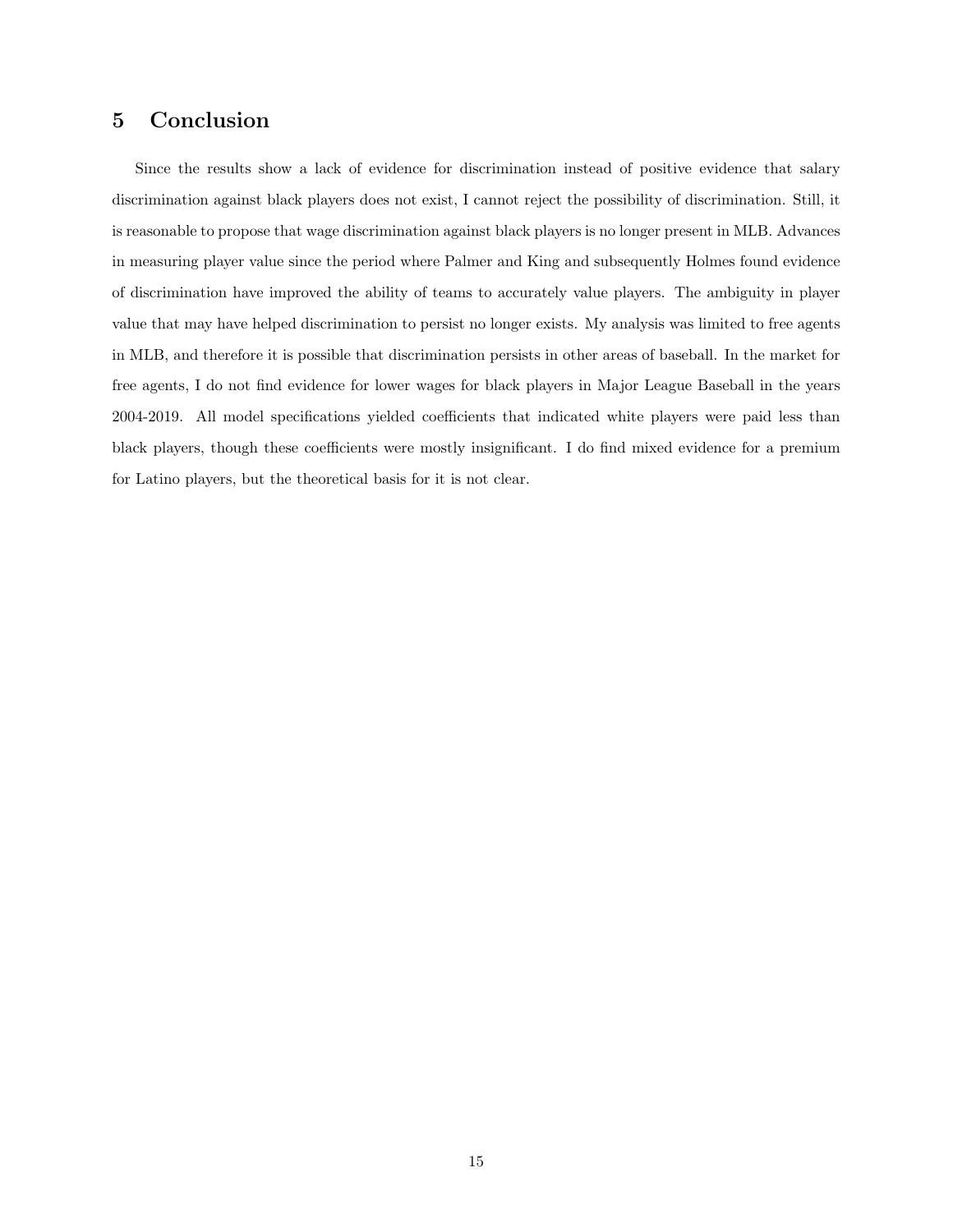## Appendices



Figure 1: Quantile regression race coefficients for WAR model 1. The shaded area represents a 95% confidence bound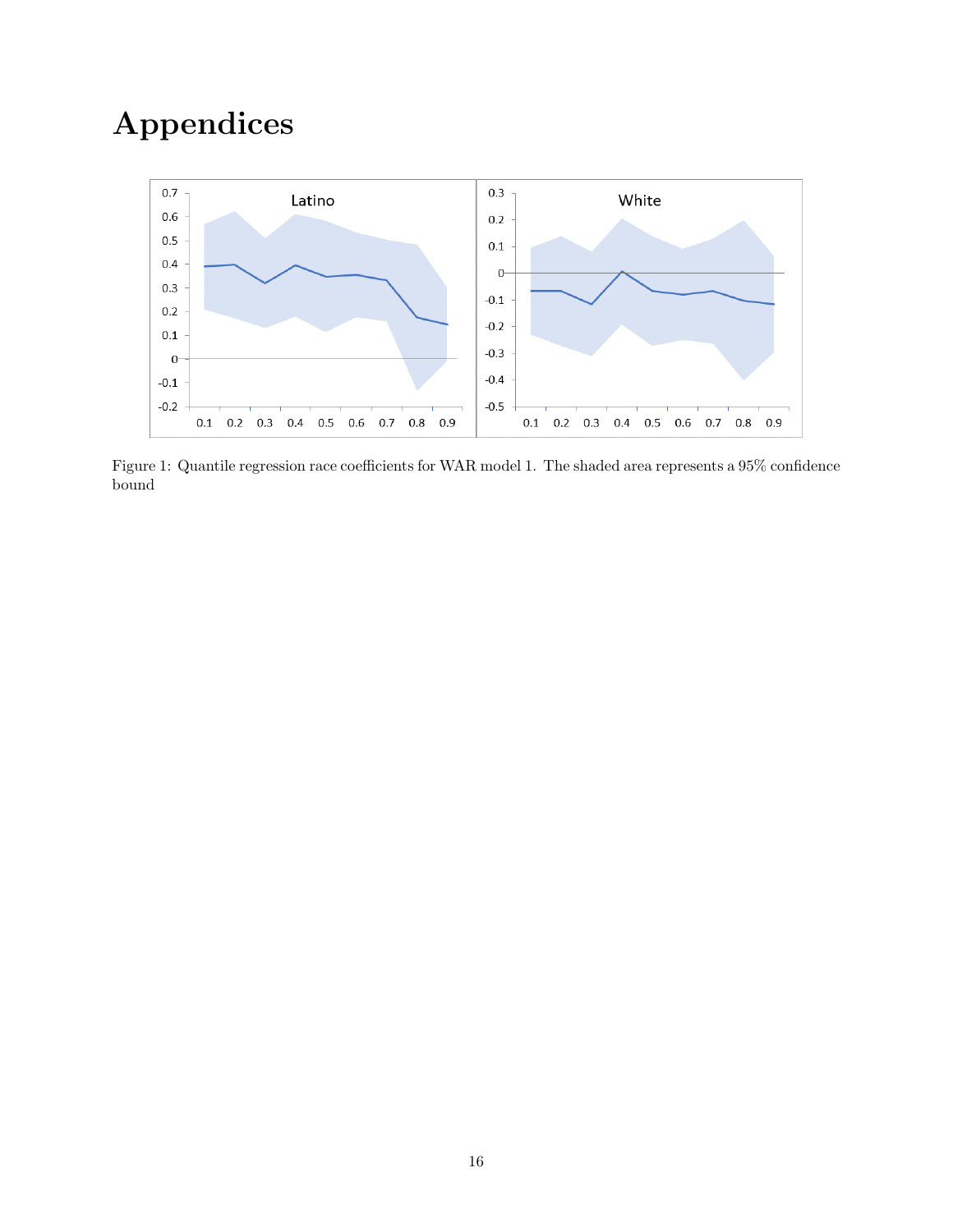

Figure 2: Quantile regression race coefficients for WAR model 2. The shaded area represents a 95% confidence bound



Figure 3: Quantile regression race coefficients for Holmes model 1. The shaded area represents a 95% confidence bound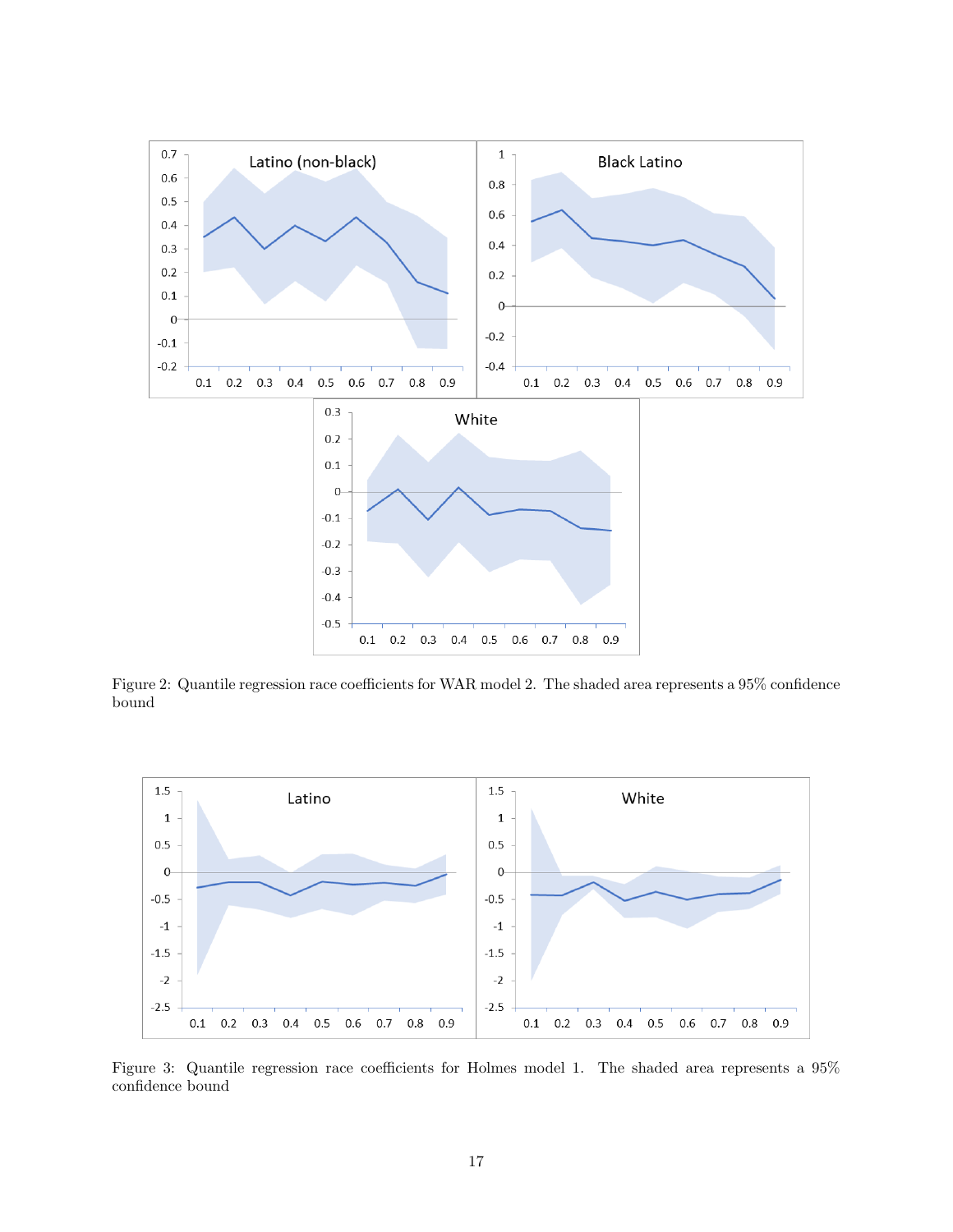

Figure 4: Quantile regression race coefficients for Holmes model 2. The shaded area represents a 95% confidence bound



Figure 5: Quantile regression race coefficients for Holmes model 3. The shaded area represents a 95% confidence bound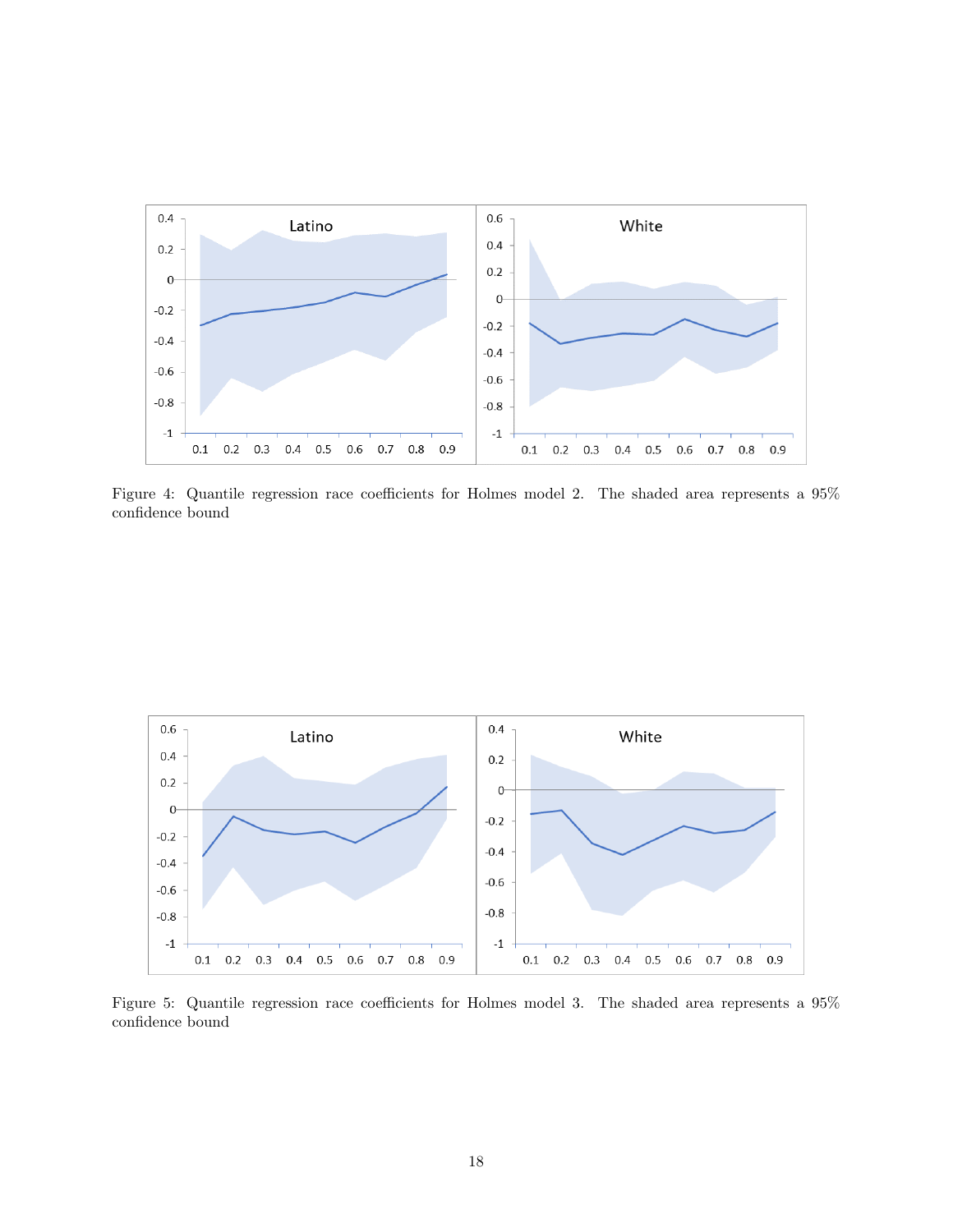# Bibliography

- Becker, G. S. (2010). The Economics of Discrimination. Chicago: University of press.
- Bellemore, F. A. (Nov. 2001). "Racial and ethnic employment discrimination: promotion in major league baseball". In: Journal of Sports Economics 4, pp. 356– 368.
- Breunig, R. et al. (2014). "Wage Dispersion and Team Performance: A Theoretical Model and Evidence from Baseball". In: Applied Economics 46, pp. 271–281.
- Depken, C. A. and J. M. Ford (2006). "Customer-based discrimination against major league baseball players: Additional evidence from All-star ballots". In: The Journal of Socio-Economics 35.6, pp. 1061–1077. URL: https://doi.org/10. 1016/j.socec.2005.11.057.
- Fizel, J. L. (1994). "Play Ball: Baseball Arbitration at 20". In: Dispute Resolution Journal 49, pp. 42–42.
- Fort, R. and A. Gill (2000). "Race and Ethnicity Assessment in Baseball Card Markets". In: *Journal of Sports Economics* 1.1, pp. 21–38. URL: https://doi. org/10.1177/152700250000100103.
- Holmes, P. (2011). "New evidence of salary discrimination in major league baseball". In: Labour Economics 18.3, pp. 320–331.
- Jane, W.-J. (2010). "Raising Salary or Redistributing It: A Panel Analysis of Major League Baseball". In: Economics Letters 107, pp. 297–299.
- Jewell, R. T. and D. J. Molina (2004). "Productive efficiency and salary distribution: The case of US Major League Baseball". In: Scottish Journal of Political Economy 51.1, pp. 127–142.
- Jewell, R. T., R. W. Brown, and S. E. Miles (2002). "Measuring discrimination in major league baseball: evidence from the baseball hall of fame". In: Applied Economics 34.2, pp. 167–177.
- Jiobu, Robert M. (Dec. 1988). "Racial Inequality in a Public Arena: The Case of Professional Baseball". In: Social Forces 67.2, pp. 524–34.
- Jolly, A. (2015). "Revenue Sharing and Within-Team Payroll Inequality in Major League Baseball". In: Applied Economics Letters 22, pp. 80–85.
- Kahn, L. (Apr. 1991). "Discrimination in professional sports: a survey of the literature". In: Industrial and Labor Relations Review 3, pp. 395–418.
- $(2000)$ . "The sports business as a labor market laboratory". In: *Journal of Eco*nomic Perspectives 3, pp. 75–94.
- Nardinelli, C. and C. Simon (1990). "Customer racial discrimination in the market for memorabilia: The case of baseball". In: The Quarterly Journal of Economics 105.3, pp. 575–595.
- Palmer, M. C. and R. H. King (2006). "Has salary discrimination really disappeared from Major League Baseball?" In: Eastern Economic Journal 32.2, pp. 285–297.